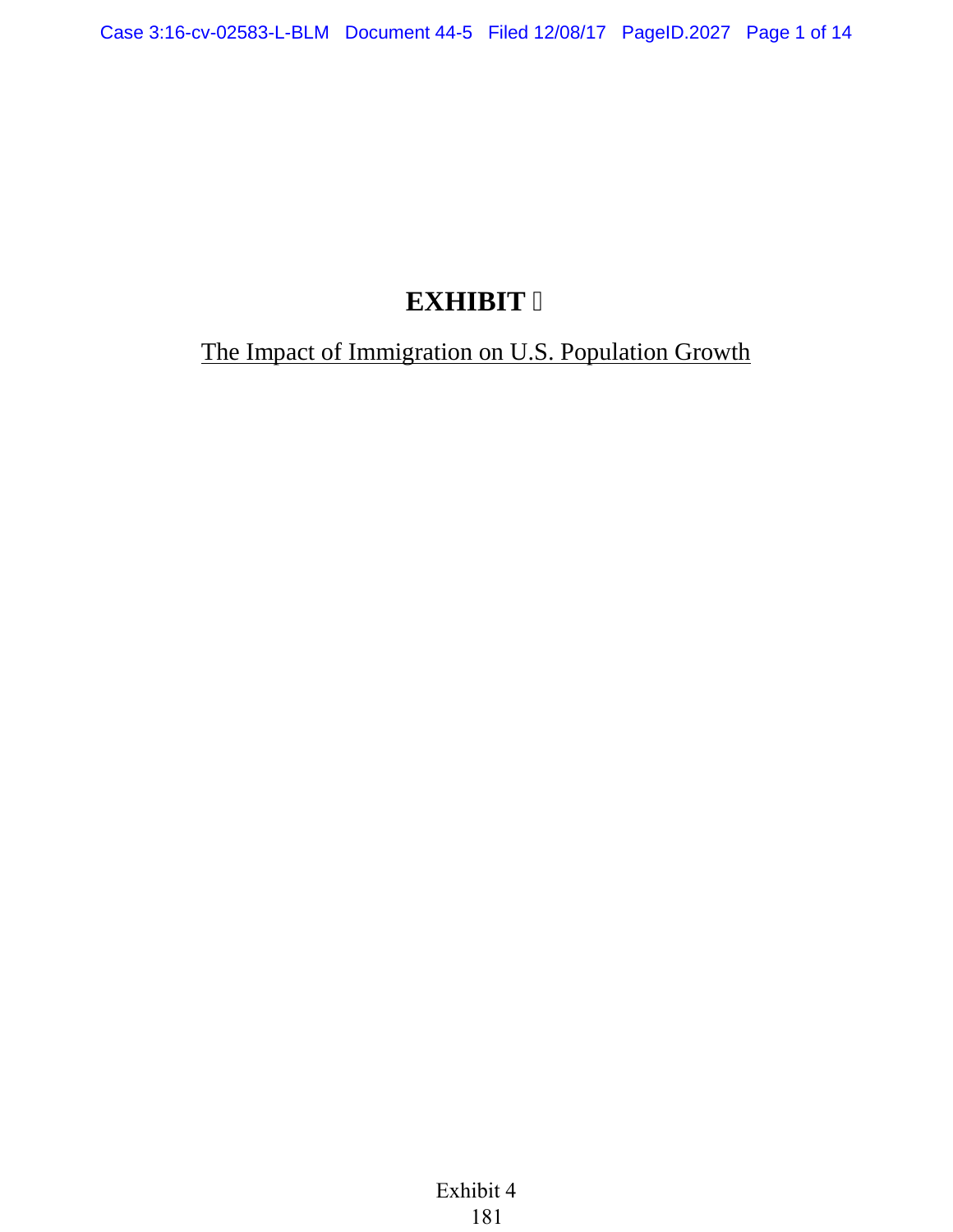## **The Impact of Immigration on U.S. Population Growth Steven A. Camarota, Ph.D. Director of Research Center for Immigration Studies**

#### *Abstract*

*The primary factor driving U.S. population growth is international migration. Immigrants from aboard add directly to the nation's population by their arrival and by the children they have after they come. Because the fertility of American women has been at or below replacement level for many years — 2.1 children per women — absent immigration there would be very little long-term population growth in the United States. Census Bureau projections published in 2014 indicate that, because of future immigration, the U.S. population will be 95 million larger in 2060 than it otherwise would be absent immigration. This report will demonstrate the enormous impact that immigration policy has had and will have on the future size of the U.S. population. It will also discuss how federal agencies might go about estimating the population impact of policy changes and comply with the National Environmental Policy Act.* 

## **Introduction**

Immigration policy determines the number of immigrants admitted, as well as the level of resources devoted to controlling illegal immigration. There is no question that immigration policies have added enormously to the U.S. population. Census Bureau data indicates that more than one million new immigrants (legal and illegal) settle in the country each year, and that there are about 800,000 births to immigrants annual.<sup>1</sup> Between just 2000 and 2014, the most recent year for which data is available, the United States gave 15.4 million immigrants permanent residency status (green cards).<sup>2</sup> In addition, the United States admits long-term temporary visitors such as guest workers and foreign students; there is also illegal immigration. Moreover, there are changes in regulations and enforcement priorities that admit into the country people who would not otherwise be allowed in and allow others to stay who otherwise would leave. All of this adds to the size of the U.S. population.

It is possible to project the impact of policies and the level of immigration on the future size of the U.S. population. Projections by the U.S. Census and non-governmental organizations show the impact of immigration on future U.S. population growth. There is consensus among demographers that immigration is the primary factor driving future U.S population growth. We can see the enormous impact of immigration by looking backward to estimate how much immigration has added to the U.S. population, and also by projecting its impact forward into the future. The Census Bureau uses the term "foreign born" for those who arrive in the United States and are not U.S. citizens at birth. The terms immigrant and foreign born are used synonymously in this report. $3$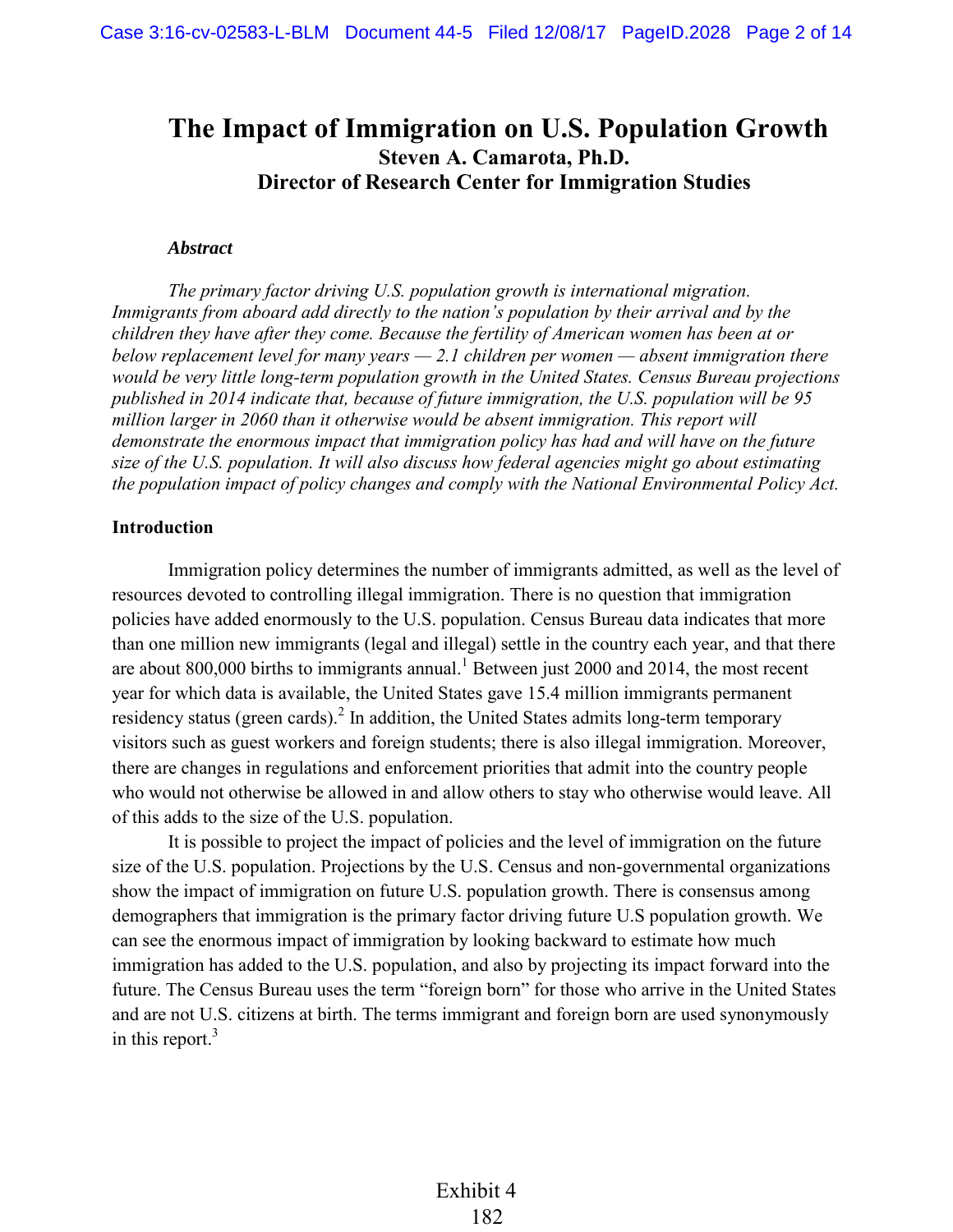## **Analyzing Immigration's Impact Retrospectively**

**DHS Population Estimates.** Based primarily on administrative data, the Department of Homeland Security periodically puts out estimates of the number of immigrants of various kinds living in the United States. For example, DHS estimated in January 2013, that there were 13.1 million lawful permanent residents (green card holders) residing in the United States.<sup>4</sup> In January 2012, DHS estimated there were 1.9 million "non-immigrants" living in the country — primarily guest workers and foreign students.<sup>5</sup> The government uses the term "non-immigrant" to describe those entering or living in the country on temporary visas. Homeland Security has also estimated the number of illegal immigrants in the country.<sup>6</sup> These estimates indicate that it is certainly possible to measure the number of temporary, permanent, and illegal immigrants in the country.<sup>7</sup>

**The Impact of Recent Immigration.** A more comprehensive estimate of immigration's impact on the size of the U.S. population would include not just the immigrants themselves but their descendants as well. The impact of recent immigration is readily apparent by examining Census Bureau data. In a forthcoming report, a colleague and I used the Bureau's American Community Survey (ACS) to estimate that new immigration and births to immigrants added 8.3 million people to the country from 2010 to 2014. This was equal to 87 percent of U.S. population growth over this time period.<sup>8</sup> This kind of analysis is straightforward and easy to calculate because the Census Bureau asks immigrants what year they came to the United States, and minor children generally live with their parents.

Taking a longer view, the Pew Research Center reported in 2015 that 72 million post-1965 immigrants and their children and grandchildren lived in the country, accounting for the majority of U.S. population growth in the last five decades. The nation's total population would have been 252 million in 2015 rather than the 324 million it actually was had there been no immigration after 1965.<sup>9</sup> One of the primary reasons that immigration added so much to the population was changes to immigration policies in the 1960s. These changes added enormously to the U.S. population.

Joseph Chamie, formerly of the United Nations Population Division, takes an even longer view and estimates that since 1776 immigration added about 176 million people to the U.S. population by 2006.<sup>10</sup> Very long term retrospective analysis reminds us that the impact of immigration on population size can be truly enormous. Of course, there was a time when the native-born had large families, and as a result, immigration accounted for a modest share of population growth. In fact, because of the relatively low level of immigration from 1930 to 1970, the immigrant population actually declined by 4.6 million or 32 percent even though the overall U.S. population grew by two-thirds  $(80.4 \text{ million})$ .<sup>11</sup> But since the 1970s, the fertility of American women has been at or below the level needed to replace the existing population (2.1 children per women).<sup>12</sup> And immigration levels have been much higher. As a result, immigration has come to account for all the long-term growth in the nation's population.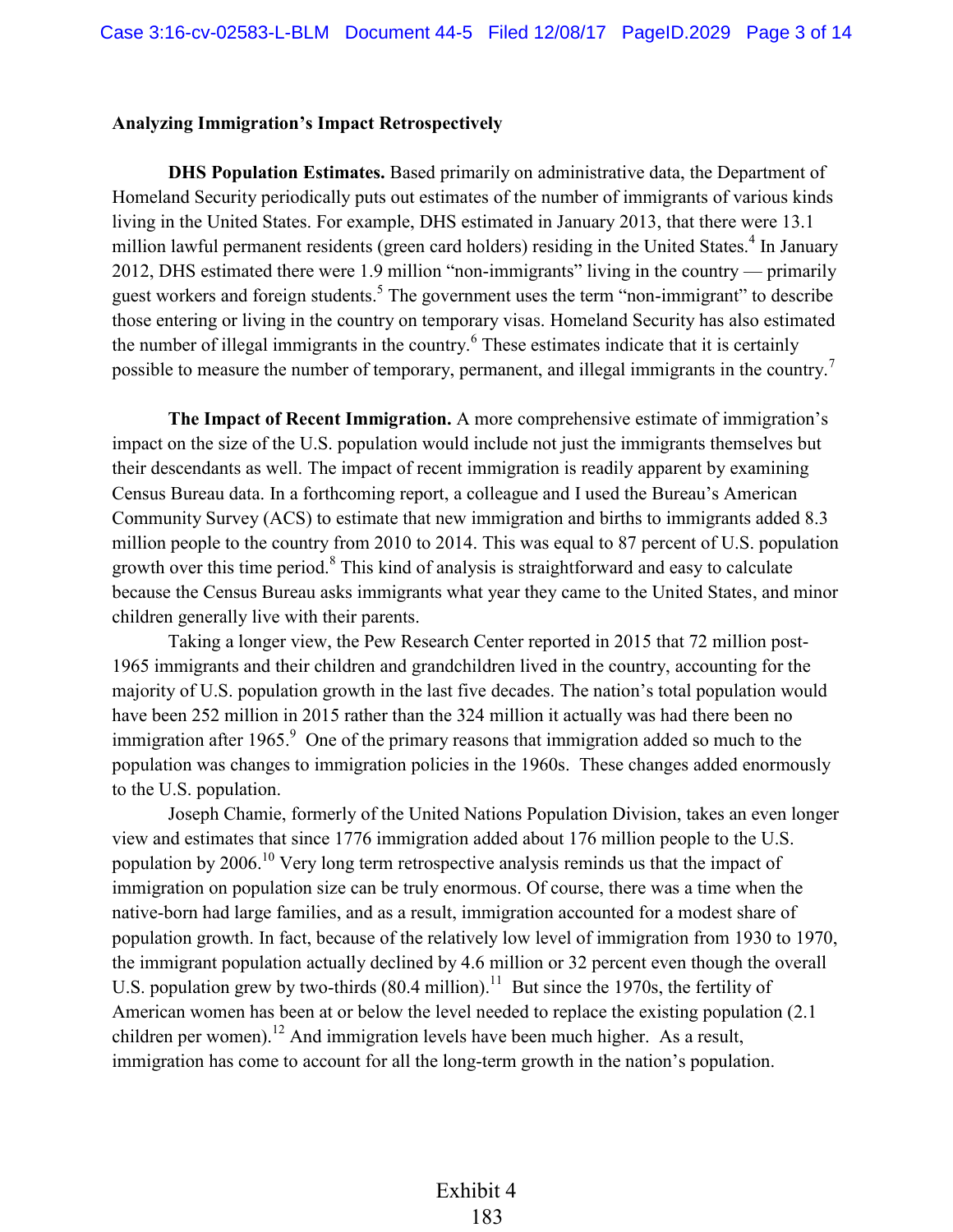Immigrants and their descendants in the country are here as a direct result of immigration policies of the past. In addition to examining the impact of past immigration, we can also project the impact of immigration to the future to see how much larger the U.S. population will be. This kind of analysis is probably the most relevant to National Environmental Policy Act.

## **Projecting the Impact of Immigration on the U.S. Population**

**Census Bureau Projections.** The U.S. Census Bureau produces the most well-known and commonly cited population projections. In recent years, these projections have shown the population out to 2060. In 2012, the bureau published projections of the U.S. population and included different immigration scenarios. We can see the impact of immigration on the nation's population size by examining the bureau's "high" and "low" immigration projections. Their low scenario assumes net immigration of about 35 million between 2015 and 2060, and a total U.S. population in 2060 of 398.2 million. The high immigration scenario assumes net immigration of about 67 million by 2060, and projects a total population of  $442.4$  million.<sup>13</sup> In sum, the high scenarios assumes net immigration that is 32 million more over a 45-year period than the low scenario, and this results in a U.S. population that 44.2 million larger in 2060 than the low projections.



Figures are based on the Census Bureau's 2014 population projections. See text for explanation for zero net migration projection.

Immigration's impact is not simply additive because immigrants have children. The relatively high fertility of immigrants means they add more to the population than simply the number that arrive. In addition to fertility, projections also take into account the changing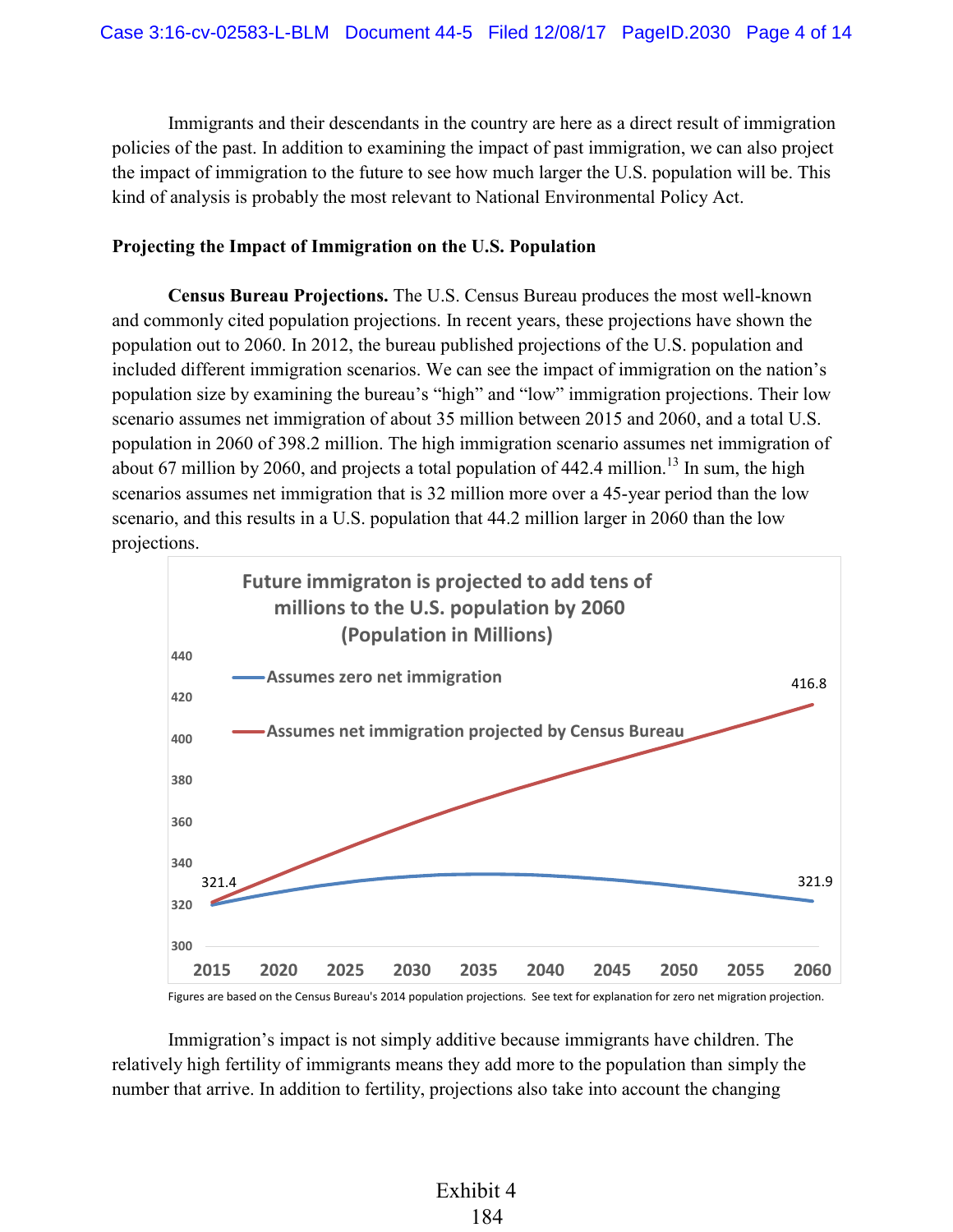composition of new immigrants, deaths, and outmigration. Different levels of immigration have profound and important impacts on the size of the U.S. population.

The most recent projections published by the Census Bureau are from 2014. Unfortunately, these projections do not include different immigration scenarios. However, as part of a continuing project, myself and several colleagues at Decision Demographics have replicated the Bureau's 2014 projections, which allows us to then vary the Bureau's immigration assumptions and measure its impact.<sup>14</sup>

Figure 1 reports the Census Bureau baseline projection for 2014, and also what would happen if there was no immigration after 2015. In its 2014 projections, the Bureau assumes net immigration of 64.1 million from 2015 to 2060, producing a total U.S. population of 416.8 million. Keeping all other Census Bureau assumptions the same, except assuming zero net immigration, results in a U.S. population of 321.9 million in 2060 — a difference of 94.9 million between the two projections. This means immigration will add about 95 million people to the U.S. population by 2060. Although the Census Bureau made somewhat different assumptions in its population projections in 2014 compared to its 2012 projects, the impact of immigration is similar.

The bureau's immigration assumptions are based partly on past trends, such as a slow steady increase in arrivals. They also use past patterns to estimates emigration rates as well.<sup>15</sup> Included in the projections are the bureau's projections of changes in fertility and mortality as well. What is important to understand about Figure 1 is that the Census Bureau shows just how much immigration adds to the size of the U.S. population. If there were no immigration, the U.S. population would be significantly smaller in the future. In fact, without immigration in about two decades the U.S. population would stop increasing and then begin to decline very slightly. Immigration is the determinate factor in future U.S. population growth.

It is even possible to project the size of the U.S. population out longer than 45 years. If one takes the Census projections from 2014 and projects the population out to 2100 using the Bureau's assumptions for 2060 carried out another 40 years, the nation's population would reach 471.2 million in 2100 — 201 million more than if there was no immigration.

**Incremental Increases in Immigration.** There is no question that immigration adds to the U.S. population and we can estimate the incremental impact of immigration in the future. So, for example, if a regulatory change were to increase new arrivals by 5,000 people it is possible to estimate how much this would add to the population both short-term and long-term.

The top two rows of Table 1 report how many more people there would be in the United States if there was a one-time increase of 5,000 or 10,000 new immigrants. The first row of the table reads as follows, a onetime increase of 5,000 new immigrants entering the country would increase the population of the United States five years later by 5,763; by 7,610 in 25 years; and by 8,953 residents in 45 years. The second column in the table shows the impact of a one-time increase of 10,000 people. These figures are based on the Census Bureau assumptions about the demographic composition of immigrants who arrived in 2015, as well as mortality, deaths, and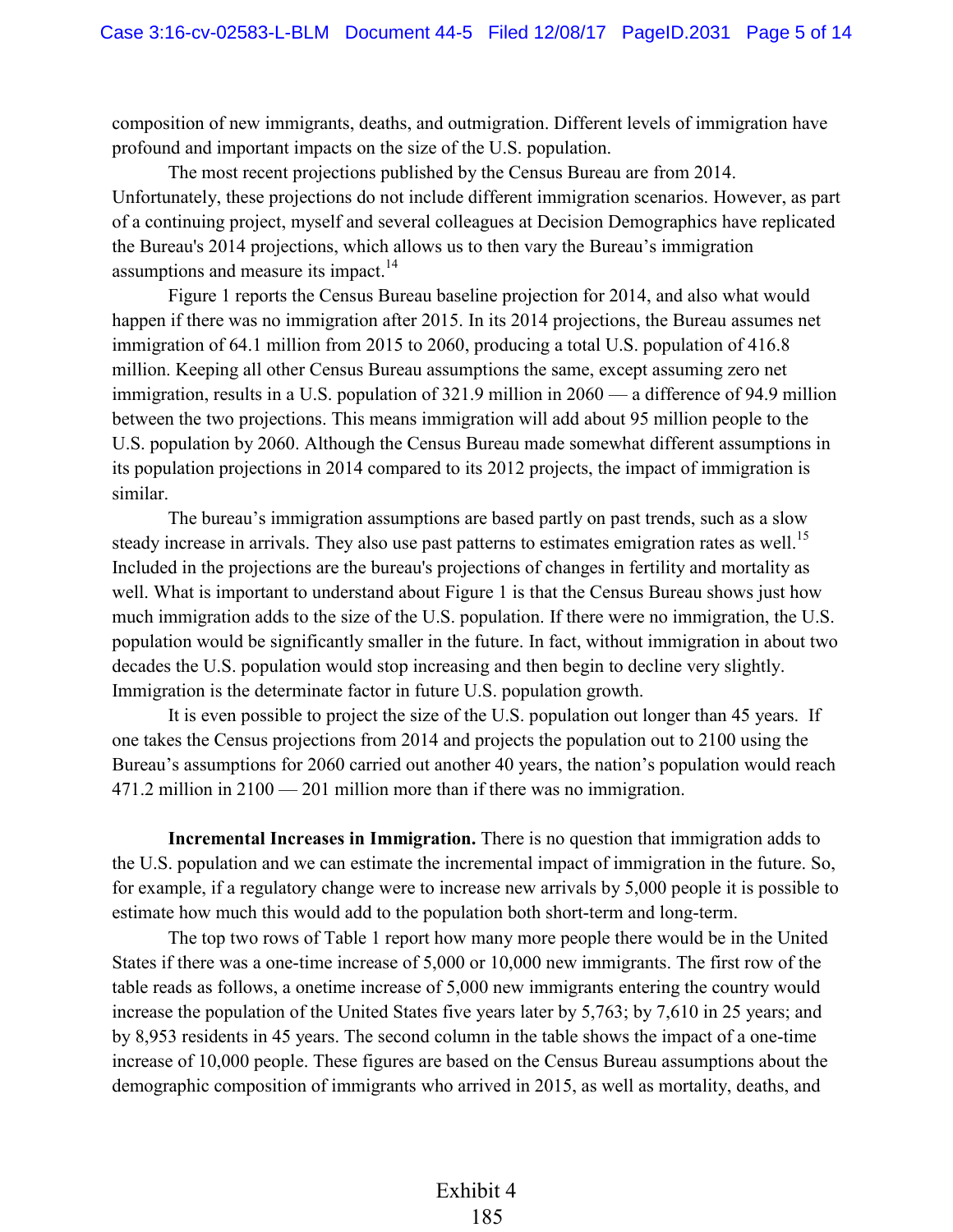outmigration. One way to think about the numbers is that for each immigrant admitted in 2015 it increases the size of the U.S. population by 1.5 residents in 25 years and 1.8 residents in 45 years. So for example if 100,000 additional immigrants were admitted in the first year, but only that year, it would result in about 180,000 more people in the country in 45 years.

| The incremental impact of additional immigrants on the futrue size of the U.S. population |        |        |         |        |                         |         |         |                         |        |         |
|-------------------------------------------------------------------------------------------|--------|--------|---------|--------|-------------------------|---------|---------|-------------------------|--------|---------|
|                                                                                           | Year   |        |         |        |                         |         |         |                         |        |         |
| <b>Scenarios</b>                                                                          | 1st l  | 5th    | 10th    | 15th   | 20th                    | 25th    | 30th    | 35th                    | 40th   | 45th    |
| 5,000 additional immigrants one year                                                      | 5,159  | 5.763  | 6.453   | 6,959  | 7,300                   | 7,610   | 7,965   | 8,358                   | 8.707  | 8,953   |
| 10,000 additional immigrants one year                                                     | 10,317 | 11,526 | 12,906  | 13,919 | 14,601                  | 15,221  | 15,930  | 16,716                  | 17,414 | 17,905  |
| 5,000 additional immigrants every year                                                    | 5,159  | 27,311 | 58,286  | 92,239 | 128,261                 | 165,925 | 205,323 | 246,690 289,949         |        | 334,707 |
| 10,000 additional immigrants every year                                                   | 10,317 | 54,622 | 116,573 |        | 184,478 256,523 331,850 |         |         | 410,646 493,380 579,898 |        | 669,414 |
| Figures are based on the Census Bureau's 2014 population projection.                      |        |        |         |        |                         |         |         |                         |        |         |

The lower portion of the table shows the impact of 5,000 or 10,000 additional immigrants if that number is added every year. If, for example, an additional 5,000 immigrants were admitted every year as a result of a policy change, it would add nearly 335,000 additional residents to the U.S. population in 45 years. While the table uses the Census Bureau assumptions about the composition of future immigrants, it is certainly possible to change these assumptions to project the impact of a particular policy change.

Hispanics have somewhat higher fertility than other immigrant groups. So if the policy change might increase the share of immigrants who come from that region, then the projections can be adjusted to reflect this fact. Alternatively, if a regulatory change might result in additional immigrants who are young or more female those changes can be accounted for in a projection model as well. It is also possible to make projections assuming that a regulatory change might change out migration rates. All population projections make assumptions about the composition of immigrants, and these assumptions can be changed to reflect a policy change.

It would certainly be possible for federal agencies to create a population projection model and alter the parameters to estimate the population impact of different regulatory changes. The Census Bureau's Population Division already has a model that they are regularly updating. Other parts of the federal government, such as the Congressional Budget Office and Social Security Administration, also project the population. Once a model is created, it is not that difficult to vary the demographics of the immigration component, and report the impact on the size of the nation's population out to whatever year is desired. Projections of any kind, whether for the economy, a budget or the population, contain an element of uncertainty, but that does not negate their value.

## **Conclusion**

That immigration adds to the U.S. population is not just common sense, it is undeniable based on the all the evidence. All of the evidence shows that it has accounted for the majority of U.S. population growth in recent years and will do so moving forward. Some immigrants come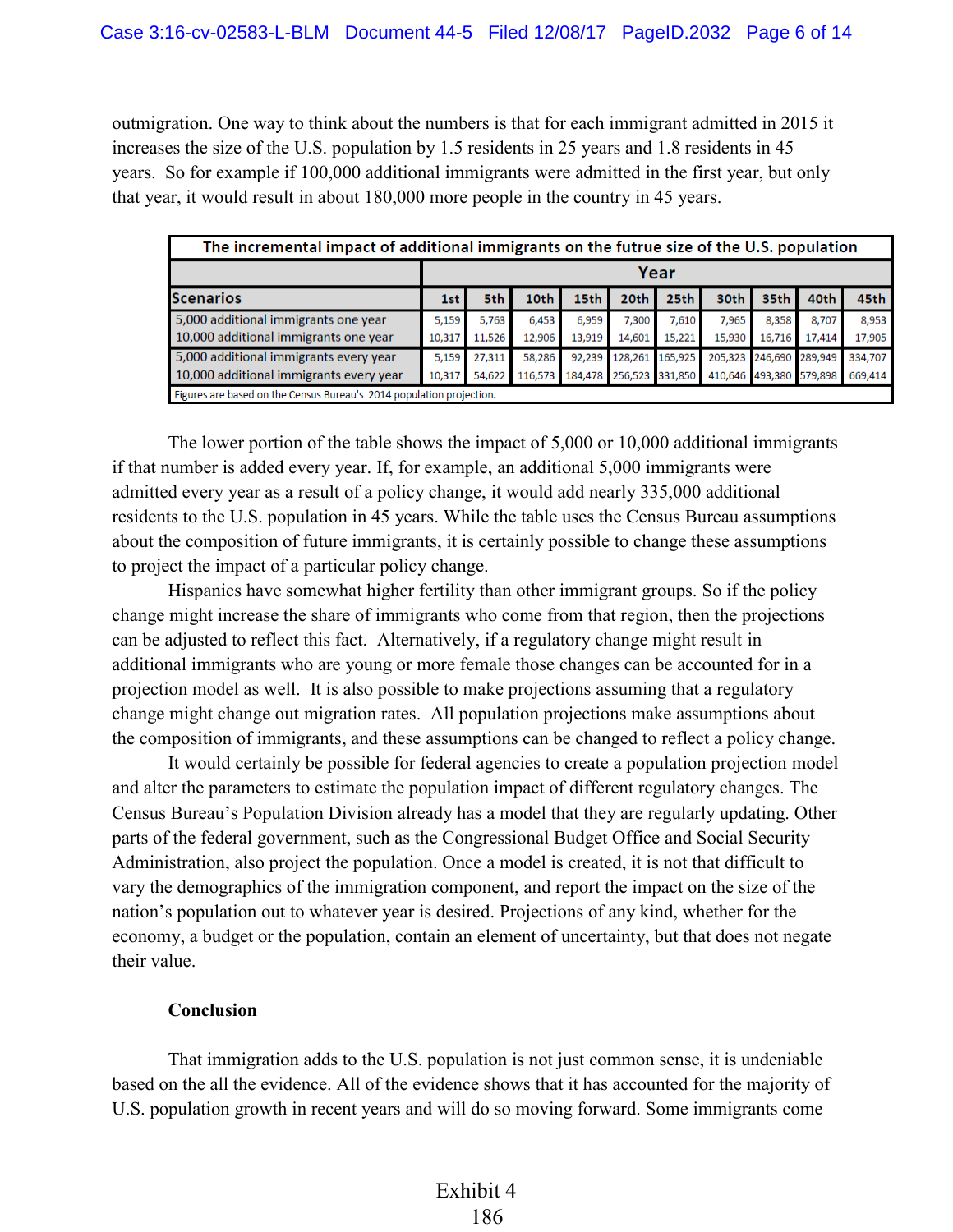and some leave every year, but a very large number stay permanently and add to the population. For years, demographers have measured the impact of immigration on the size and composition of the U.S. population. In fact, there has never been more data available to do so than there is today. Projections are commonly used by both government and non-government researchers to estimate the future size of the U.S. population. It would be a relatively straightforward matter for federal agencies to use a projections model to estimate the impact of policy changes on immigration levels and the size of the U.S. population. The expertise to do so already exists inside the federal government. Once a model is created, it can be updated regularly and used to project the population impact of different federal policies.

 $\overline{\phantom{a}}$ 

 $<sup>1</sup>$  In 2014, the most recent year for which data is available, the public-use file of the American Community Survey showed that</sup>

<sup>782,814</sup> immigrant women had children. 2 *2015 Yearbook of Immigration Statistics*, Office of Immigration Statistics, Office of Homeland Security, August 2016. https://www.dhs.gov/sites/default/files/publications/ois\_yb\_2014.pdf

 $3$  As defined by the Census Bureau, the foreign-born are those who are not U.S. citizens at birth and include legal permanent immigrants (green card holders), naturalized citizens, temporary visitors and illegal immigrants. It is well established that both legal and illegal immigrants respond to Census Bureau surveys.

<sup>&</sup>lt;sup>4</sup> Bryan Baker and Nancy Rytin, "Estimates of the Lawful Permanent Resident Population in the United States: January 2013", Department of Homeland Security, Office of Immigration Statistics, September 2014.

https://www.dhs.gov/sites/default/files/publications/ois\_lpr\_pe\_2013\_0.pdf

<sup>&</sup>lt;sup>5</sup> Bryan Baker, "Estimates of the Size and Characteristics of the Resident Nonimmigrant Population in the United States: January 2012", Department of Homeland Security, Office of Immigration Statistics, February 2014.

https://www.dhs.gov/sites/default/files/publications/ois\_ni\_pe\_2012.pdf

<sup>&</sup>lt;sup>6</sup> Bryan Baker and Nancy Rytin, "Estimates of the Unauthorized Immigrant Population Residing in the United States: January

<sup>2012&</sup>quot;, Office of Immigration Statistics, March 2013. https://www.dhs.gov/sites/default/files/publications/ois\_ill\_pe\_2012\_2.pdf  $<sup>7</sup>$  The above figures do not include the 20 million naturalized U.S. citizens in the country based on the 2014 American</sup>

Community Survey.

<sup>&</sup>lt;sup>8</sup> Steven Camarota and Karen Zigler, "Immigrants in the United States: A profile of the foreign-born using

<sup>2014</sup> and 2015 Census Bureau data" Center for Immigration Studies, October 2016. 9 Jeffery Passel, Mark Lopez, and Molly Rohal, "Modern Immigration Wave Brings 59 Million to U.S., Driving Population Growth and Change Through 2065", Pew Research Center, September 2015. [http://www.pewhispanic.org/files/2015/09/2015-09-](www.pewhispanic.org/files/2015/09/2015-09-28_modern-immigration-wave_REPORT.pdf) [28\\_modern-immigration-wave\\_REPORT.pdf](www.pewhispanic.org/files/2015/09/2015-09-28_modern-immigration-wave_REPORT.pdf) Although the title of the Pew report seems to imply that immigration adds 59 million to the U.S. population, p. 7 of the Pew report makes clear that the figure is 72 million. The 59 million refers to the flow of new immigrants into the country and does not include outmigration, deaths, or most important the descendants of post-1965 immigrants.

<sup>10</sup> Joseph Chamie, "American Migration 1776 to 2006", *The Globalist,* November 2006. http://www.theglobalist.com/americanmigration-1776-to-2006/

<sup>&</sup>lt;sup>11</sup> Census Bureau table, "Nativity of the Population and Place of Birth of the Native Population: 1850 to 1990" Source: U.S. Bureau of the Census

<sup>&</sup>lt;sup>12</sup>Mark Mather, "Fact Sheet: The Decline in U.S. Fertility", Population Reference Bureau, 2012.

http://www.prb.org/publications/datasheets/2012/world-population-data-sheet/fact-sheet-us-population.aspx

<sup>&</sup>lt;sup>13</sup> The Census Bureau's 2012 projections, including their methodology can be found here.

http://www.census.gov/population/projections/data/national/2012.html The summary tables including their high and low immigration series can be found here. http://www.census.gov/population/projections/data/national/2012/summarytables.html <sup>14</sup> Stephen Tordella, Steven Camarota, Tom Godfrey, and Nancy Wemmerus Rosene "Evaluating the Role of Immigration in U.S. Population Projections", paper presented at the 2012 annual meeting of the Population Association of America.

[http://paa2012.princeton.edu/papers/122173.](http://paa2012.princeton.edu/papers/122173) This paper summarizes how we first replicate Census Bueau Projections and then vary the immigration assumptions.

<sup>&</sup>lt;sup>15</sup> "Methodology, Assumptions, and Inputs for the 2014 National Projections", United States Census Bureau, December 2014. [http://www.census.gov/population/projections/files/methodology/methodstatement14.pdf](www.census.gov/population/projections/files/methodology/methodstatement14.pdf)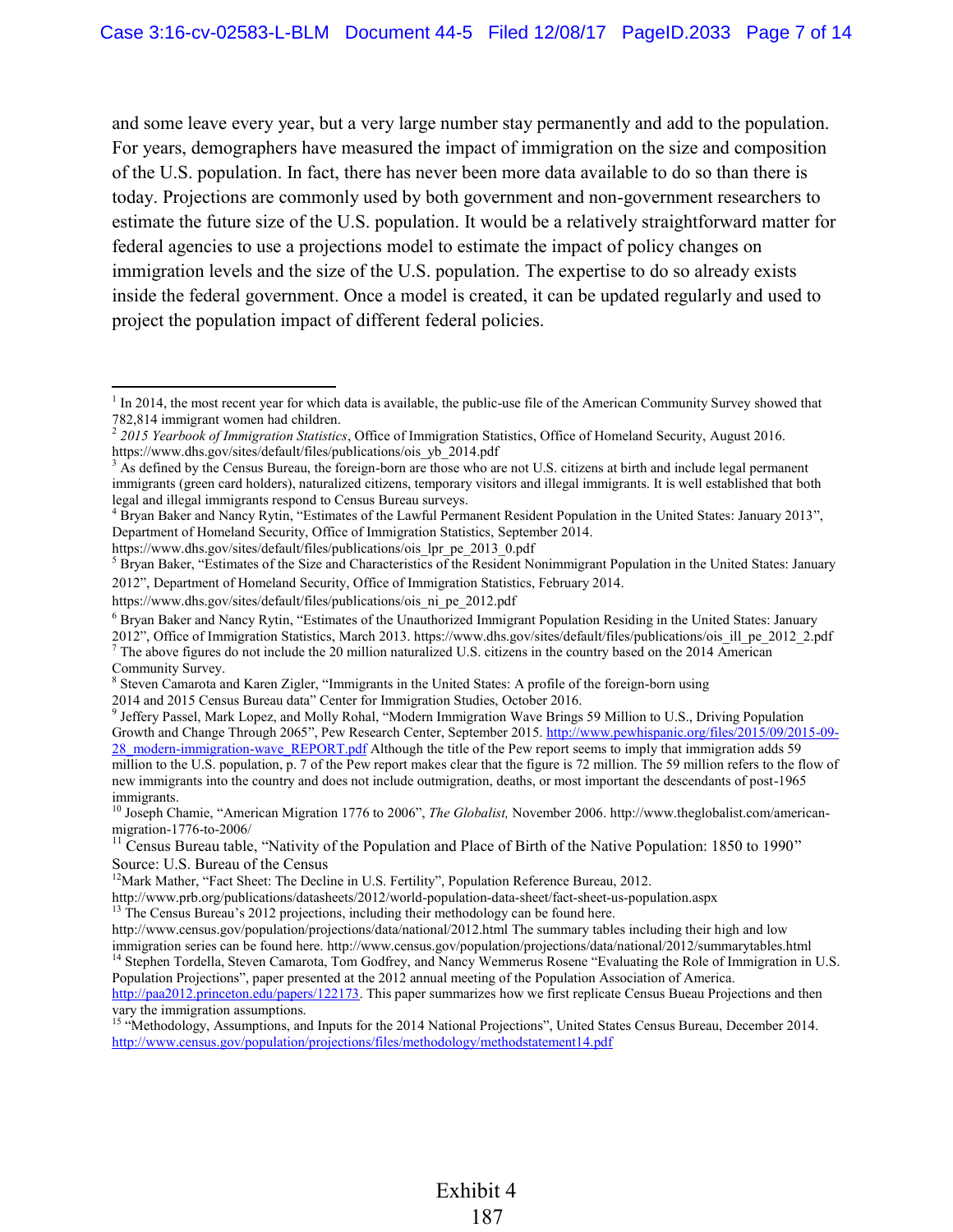Case 3:16-cv-02583-L-BLM Document 44-5 Filed 12/08/17 PageID.2034 Page 8 of 14

## **Curriculum Vita** November 2016

## **STEVEN A. CAMAROTA, Ph.D. Director of Research Center for Immigration Studies**

1629 K St., NW Suite 600 Washington, DC 20006 (202) 466-8185 E-mail: sac@cis.org

## **EDUCATION:**

| <b>University of Virginia</b><br>Ph.D. Policy Analysis, May 1997                                                 | Charlottesville, VA |  |  |  |
|------------------------------------------------------------------------------------------------------------------|---------------------|--|--|--|
| <b>University of Michigan</b><br>ICPSR Summer statistics program, 1994                                           | Ann Arbor, MI       |  |  |  |
| University of Pennsylvania<br>M.A. in Comparative Politics, August 1988                                          | Philadelphia, PA    |  |  |  |
| Juniata College<br>Bachelor of Arts, May 1987                                                                    | Huntington, PA      |  |  |  |
| <b>RELEVANT EMPLOYMENT:</b>                                                                                      |                     |  |  |  |
| <b>Center for Immigration Studies</b><br>Director of Research, 2000 to present<br>Resident Scholar, 1996 to 2000 | Washington, DC      |  |  |  |
| <b>Census Bureau/Sabre Systems</b><br>Lead Researcher evaluating data for the U.S. Census Bureau<br>2000 to 2007 | Washington, DC      |  |  |  |

#### **EXPERT WITNESS:**

**Fish v. Kobach, No. 2:16-cv-02105.** I analyzed registration and voting data for the defendant — the Kansas Secretary of State — to deter the effect on of a proof-of-citizenship requirements pass in 2013 by the state. Also examined data presented by the plaintiff's experts.

**Civil Action No. 2:14-CV-00026-AM-CW American Civil Rights Union was the plaintiff, Tax Assessor-Collector Cindy Rivera was the defendant.** Analyzed registration and voting data from 2000 to 2013 for plaintiffs and submitted a written report showing that the number of registered voters in Zavala County, Texas exceeded or was implausibly high relative to the size of the voting-age and citizen population in the county. 2015

**The United States of America v. The State of North Carolina (State board of Elections, Kim Strach), (U.S. District Court for the Middle District of North Carolina).** Analyzed registration and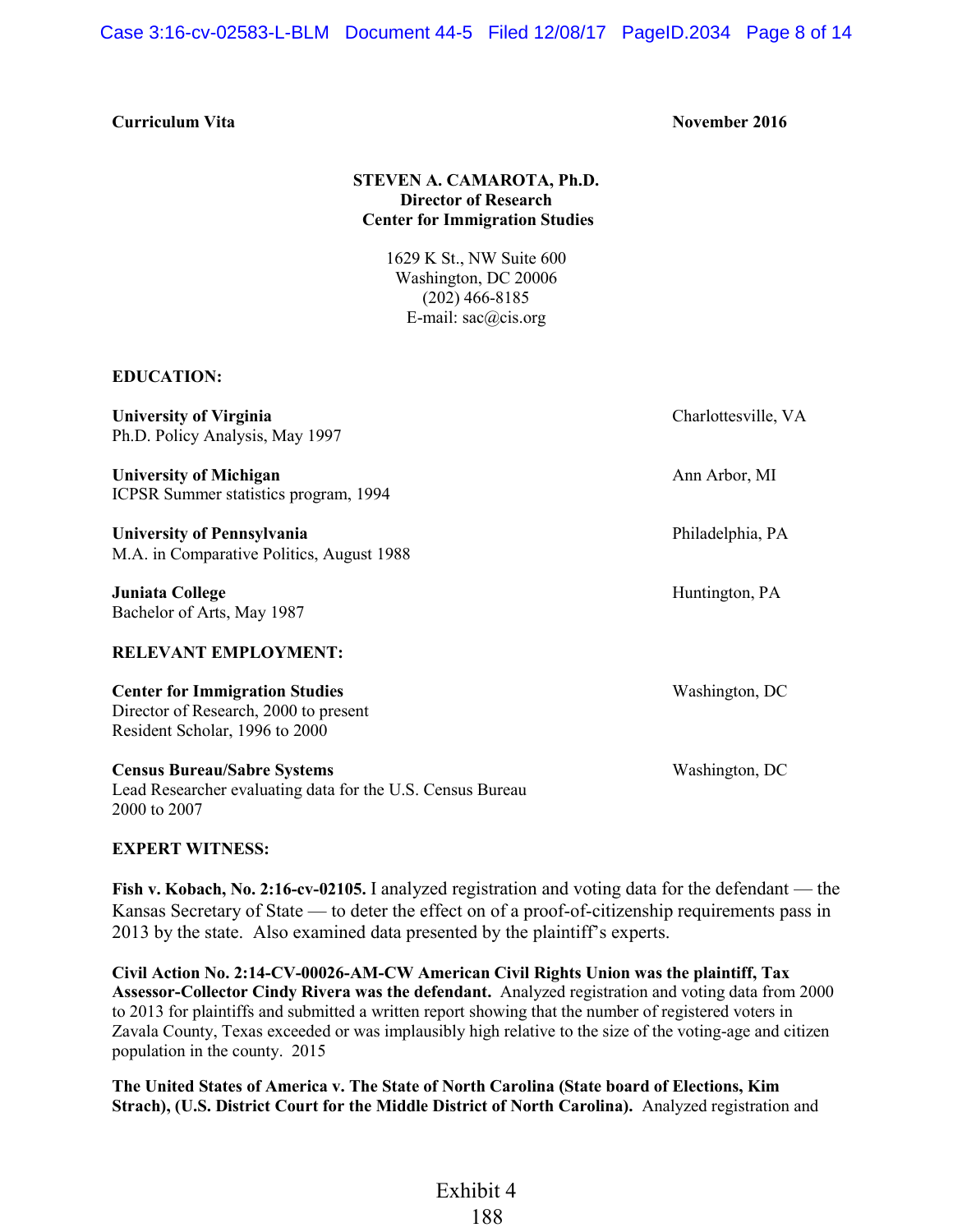voting data and submitted a written report looking at the impacted of a recent change in state law on black turnout. 2014.

**Manuel de Jesus Ortega Melendres, et al. v. Joseph M. Arpaio, et al., (U.S. District Court for District of Arizona).** Conducted a Hispanic surname analysis of traffic stops and wrote report for Maricopa County, Arizona to determine if Hispanics were being targeted by law enforcement. 2009-2012.

**Pedro Lozano et al. v. City of Hazleton (U.S. District Court for the Middle District of Pennsylvania)**  Wrote report estimating the size of the illegal-immigrant population and their possible impact on city of Hazelton, Pa. 2006-2007.

## **OUTSIDE REVIEWER FOR FOLLOWING REFEREED JOURNALS:**

*Demography, The American Journal of Sociology, the Quarterly Review of Economics and Statistics*, *Industrial and Labor Relations Review, and International Social Science Review.*

## **SELECTED PUBLICATIONS:**

## **US Census Bureau (Sabre System Inc. contract):**

*Examining the American Community Survey Data Collection Process for Sources of Non-Sampling Error: Findings from Focus Groups of Survey Interviewers* 2001.

*Assessing the Quality of Data Collected on the Foreign Born: An Evaluation of the American Community Survey Pilot Study* with Jeffery Capizzano 2004.

*Assessing the Quality of Data Collected on the Foreign Born: An Evaluation of the American Community Survey, Full Study Findings* with Jeffery Capizzano 2004.

*Evaluation of Subnational ACS Foreign-Born Data* with Jeffery Capizzano 2005.

## **Journals/book chapters**

"The Fiscal and Economic Impact of Immigration: The Current Debate" *Guide to U.S. Economic Policy*  edited by Robert E. Wright and Thomas W. Zeiler. Congressional Quarterly Press, 2014.

"Immigration and an Aging America," in *Public Policy and Aging Report*, National Academy on an Aging Society, Spring 2012, Vol. 22, Num. 2

"Immigration and Black Americans: Accessing the Impact" in *The Impact of Illegal Immigration on the Wages and Employment Opportunities of Black Workers,* US Commission on Civil Rights Chair: Gerald A. Reynolds, August 2010

"Immigration's Impact on Public Coffers in the United States" in *The Effects of Mass Immigration on Canadian Living Standards and Society* edited by Herbert Grubel. Fraser Institute, 2009.

"Immigrant Employment Gains and Native Losses 2000-2004" in *Debating Immigration,* Editor: Carol M. Swain. Princeton University Press, 2007.

"How the Terrorists Get In" *The Public Interest,* Fall 2002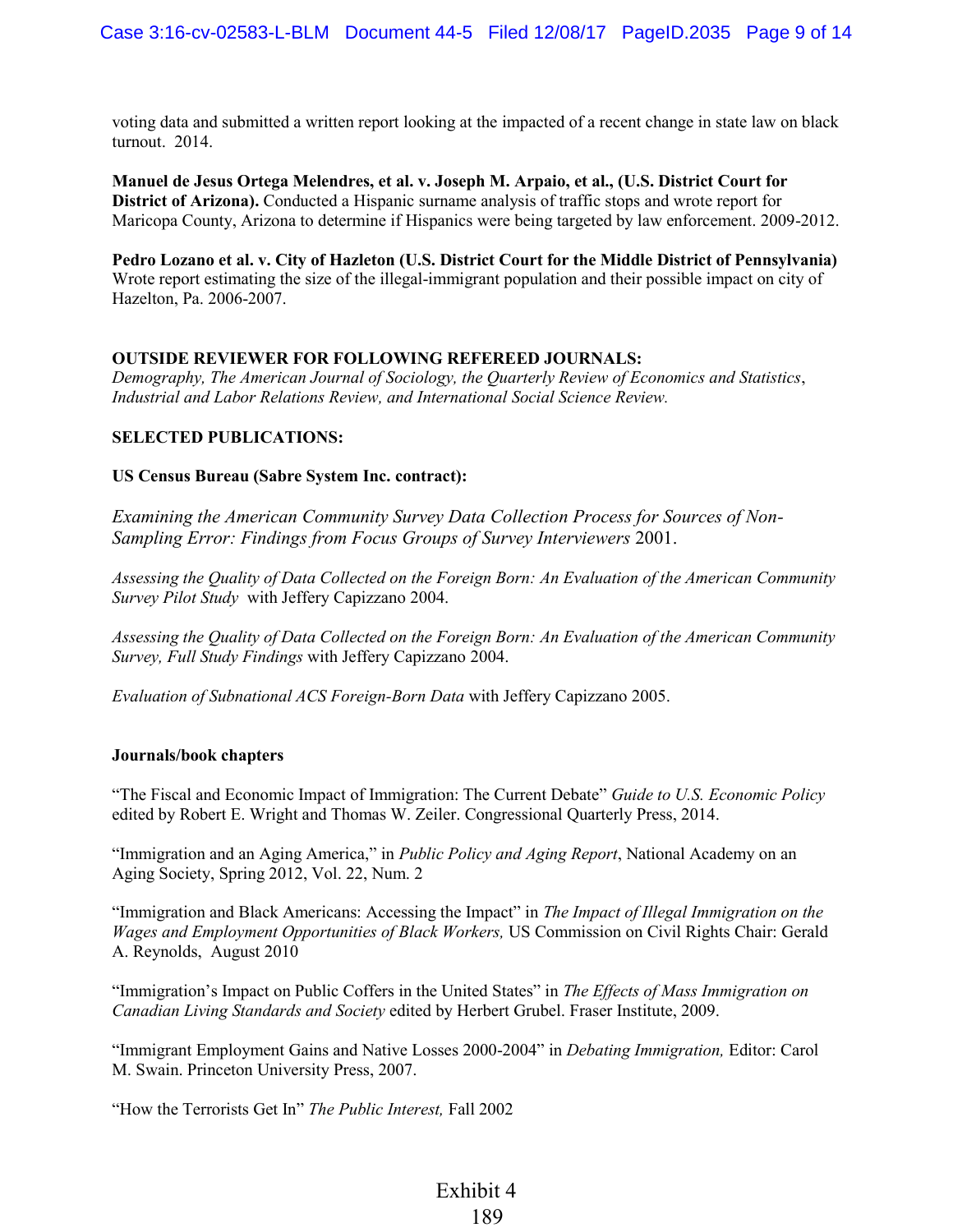"The Impact of Immigration on the U.S. Labor Market" with Mark Krikorian. in *Globalization and Wages*, Editors: Albert Fishlow and Karen Parker Council on Foreign Relations Press. 1999.

"Immigration and the Census: Which States are Losing Seats in the House?" with Dudley L. Poston. *Campaign and Elections,* December 1999.

"The Effect of Immigration on the Earnings of Low-skilled Native Workers: Evidence from the June 1991 Current Population Survey," *Social Science Quarterly,* Vol 78 #2, June 1997.

## **Written Congressional Testimony:**

*The Impact of Large-Scale Immigration on American Workers* March 16, 2016 Testimony Prepared for Senate Committee on the Judiciary Subcommittee on Immigration and the National Interest.

*The Fiscal and Economic Impact of Administrative Amnesty* March 17, 2015 Testimony Prepared for the National Security Subcommittee and Subcommittee on Health Care, Benefits and Administrative Rules House Committee on Oversight and Government Reform

*The Fiscal and Economic Impact of Immigration on the United States* May 8, 2013 Testimony Prepared for the Joint Economic Committee of Congress.

*Why Less-Skilled Immigration and Amnesty Are so Costly to Taxpayers* April 22, 2013 Testimony Prepared for Senate Committee on the Judiciary.

*The Dream Act* June 28, 2011

Testimony Prepared for Senate Committee on the Judiciary Subcommittee on Immigration, Refugees, and Border Security.

*Immigrant Gains and Native Losses in the U.S. Job Market, 2000 to 2010* March 10, 2011 Testimony Prepared for House Judiciary Committee, Subcommittee on Immigration, Border Security, and Claims

*Immigration and the U.S. Economy* September 30, 2010 Testimony before the House Judiciary Committee Subcommittee on Immigration, Citizenship, Refugees, Border Security and International Law.

*Immigration's Impact on U.S. Workers* November 19, 2009 Testimony before the House Judiciary Committee Subcommittee on Immigration, Citizenship, Refugees, Border Security, and International Law.

*The H-2B Visa Program and a "Shortage" of American Workers* April 16, 2008 Testimony before the House Judiciary Committee Subcommittee on Immigration, Citizenship, Refugees, Border Security, and International Law.

*Immigration, Social Security, and The Labor Market June 19, 2007* Testimony before the House Judiciary Committee, Subcommittee on Immigration and Claims.

*Immigration's Impact on American Workers* May 9, 2007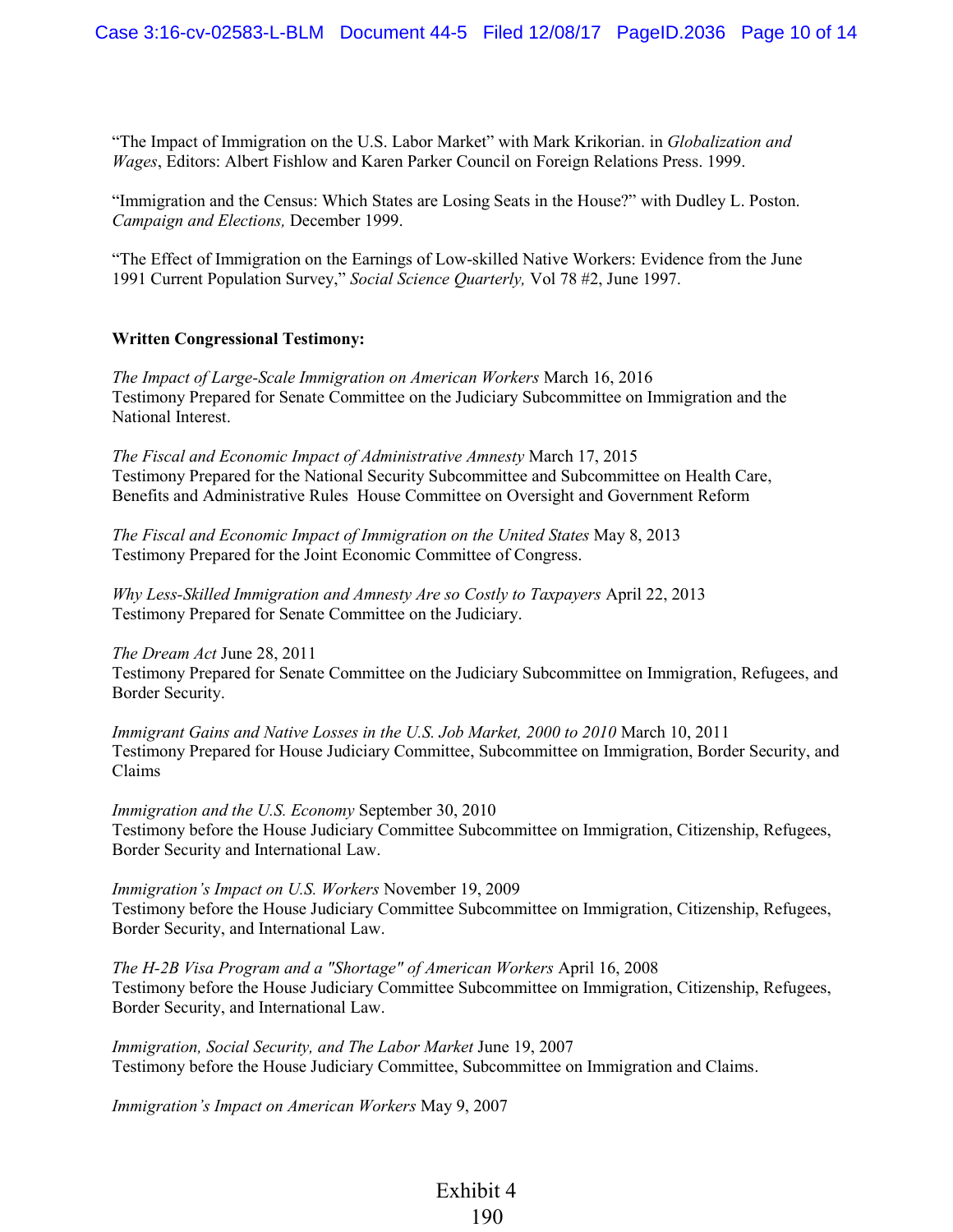Testimony before the House Judiciary Committee, Subcommittee on Immigration and Claims.

*Immigration's Impact On American Workers* August 29, 2006 Testimony before House Judiciary Committee, Subcommittee on Immigration and Claims.

*Immigration's Impact on Public Coffers, Federal and Local August 24, 2006* Testimony before for the House Judiciary Committee Subcommittee on Immigration and Claims.

*Immigration's Impact on Public Coffers* July 26, 2006 Testimony before House Ways and Means Committee.

*Analysis of the Senate Amnesty Plan: S2611 Repeats Many of the Mistakes of the Past* July 18, 2006 Testimony before House Judiciary Committee Subcommittee on Immigration, Border Security, and Claims.

*The Impact of Non-Citizens on Congressional Apportionment* December 6, 2005. Testimony before the House Committee on Oversight and Government Reform Subcommittee on Federalism and the Census.

*Immigrant Job Gains and Native Job Losses 2000 to 2004* May 4, 2005 Testimony before House Judiciary Committee Subcommittee on Immigration, Border Security, and Claims.

*What's Wrong With the Visa Lottery?* April 29, 2004 Testimony before the U.S. House Subcommittee on Immigration, Border Security, and Claims.

*Impact of Immigration On American Workers* October 30, 2003 Testimony before the U.S. House Subcommittee on Immigration, Border Security, and Claims.

*Threats to National Security: The Asylum System, The Visa Lottery, and 245(i)* October 9, 2002 Testimony before the U.S. House Subcommittee on Immigration, Border Security, and Claims.

*Making Interior Enforcement Work* June 19, 2002

Testimony before the U.S. House Judiciary Committee Subcommittee on Immigration and Claims.

*Immigration and Terrorism* October 12, 2001 Testimony before the U.S. Senate Committee on the Judiciary Subcommittee on Technology Terrorism and Government Information.

*The Impact of Immigration on U.S. Population Growth* August 2, 2001 Testimony before the U.S. House Subcommittee on Immigration, Border Security, and Claims.

*The Impact of Mass Immigration on the Poor* March 11, 1999. Testimony before the U.S. House Subcommittee on Immigration, Border Security, and Claims.

## **Selected Center for Immigration Studies Publications:**

*61 Million Immigrants and Their Young Children Now Live in the United States*, with Karen Zeigler, March 2016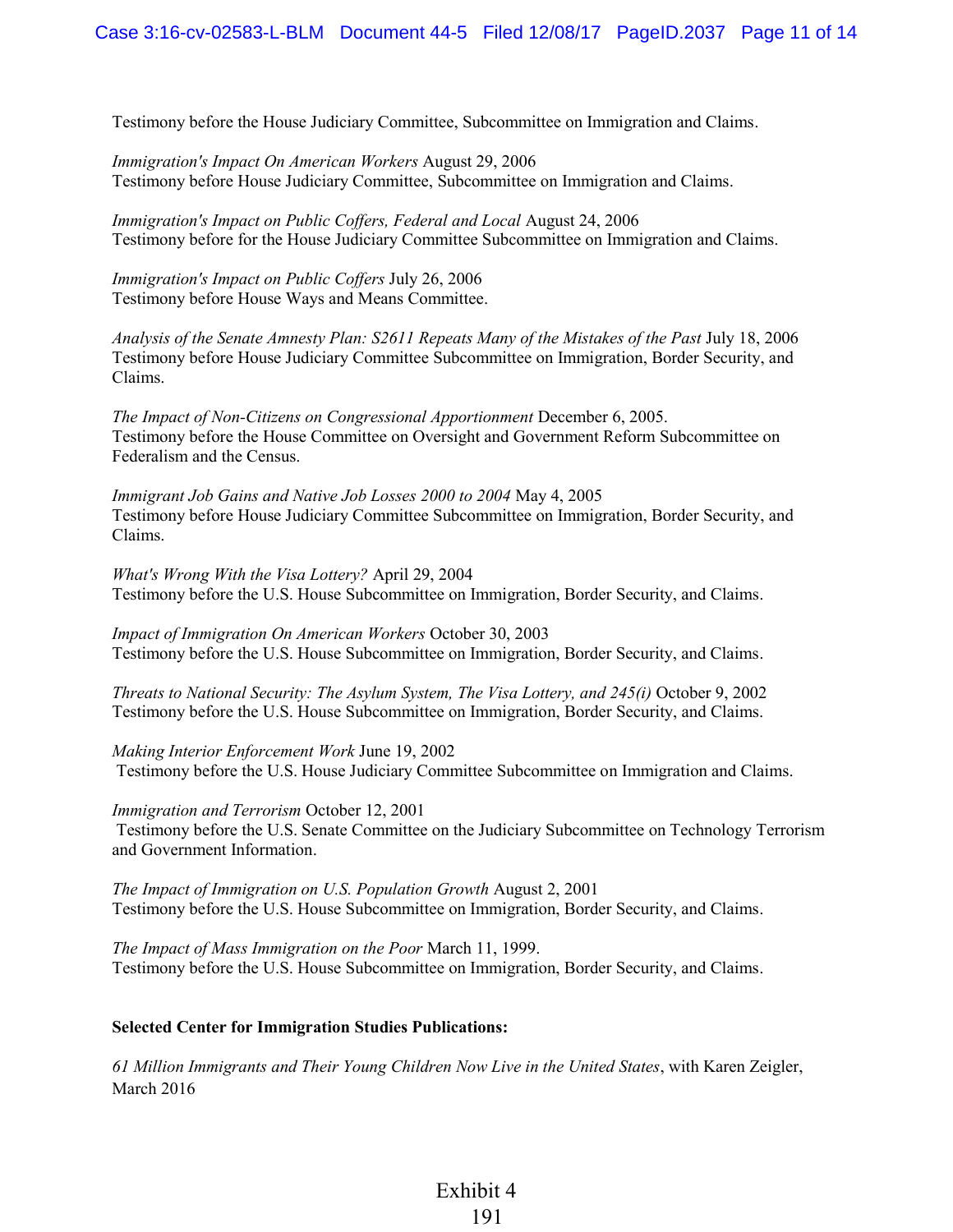*The High Cost of Resettling Middle Eastern Refugees* November 2015.

*One in Five U.S. Residents Speaks Foreign Language at Home, with Karen Zeigler October 2015* 

*Welfare Use by Legal and Illegal Immigrant Households* September 2015

*Comparing Immigrant and Native Abortion Rates April 2015* 

*Who Got the Jobs in Georgia?* with Karen Zeigler, September 2014.

*All Employment Growth Since 2000 Went to Immigrants*, with Karen Zeigler, June 2014.

*Is There a STEM Worker Shortage? A look at employment and wages in science, technology, engineering, and math,* with Karen Zeigler, May 2014.

*Are There Really Jobs Americans Won't Do? A detailed look at immigrant and native employment across occupations,* with Karen Zeigler, May 2013.

*Who Voted in 2012? Results from the Census Bureau's November Voting and Registration Supplement* May 2013.

*Projecting Immigration's Impact on the Size and Age Structure of the 21st Century American Population*, December 2012

*Immigrants in the United States, 2010: A Profile of America's Foreign-Born Population,* August 2012

*Projecting the 2012 Hispanic Vote: Shares Nationally and in Battleground States, with Karen Zeigler,*  August 2012.

*A Drought of Summer Jobs: Immigration and the Long-Term Decline in Employment Among U.S.-Born Teenagers,* with Karen Jensenius, May 2010.

*Religious Leaders vs. Members: An Examination of Contrasting Views on Immigration,* December 2009.

*Business and Labor on Immigration: Contrasting Views of Leaders vs. Rank and File, February 2010.* 

*Immigration and Crime: Assessing a Conflicted Issue* with Jessica Vaughan, *November* 2009.

*Public Opinion in Mexico on U.S. Immigration: Zogby Poll Examines Attitudes* October 2009.

*A Shifting Tide: Recent Trends in the Illegal Immigrant Population,* with Karen Jensenius, July 2009.

*Immigration to the United States and World-Wide Greenhouse Gas Emissions* with Leon Kolankiewicz, August 2008.

*Immigrants in the United States, 2007: A Profile of America's Foreign-Born Population,* November 2007.

*100 Million More: Projecting the Impact of Immigration On the U.S. Population, 2007 to* 2060, August 2007.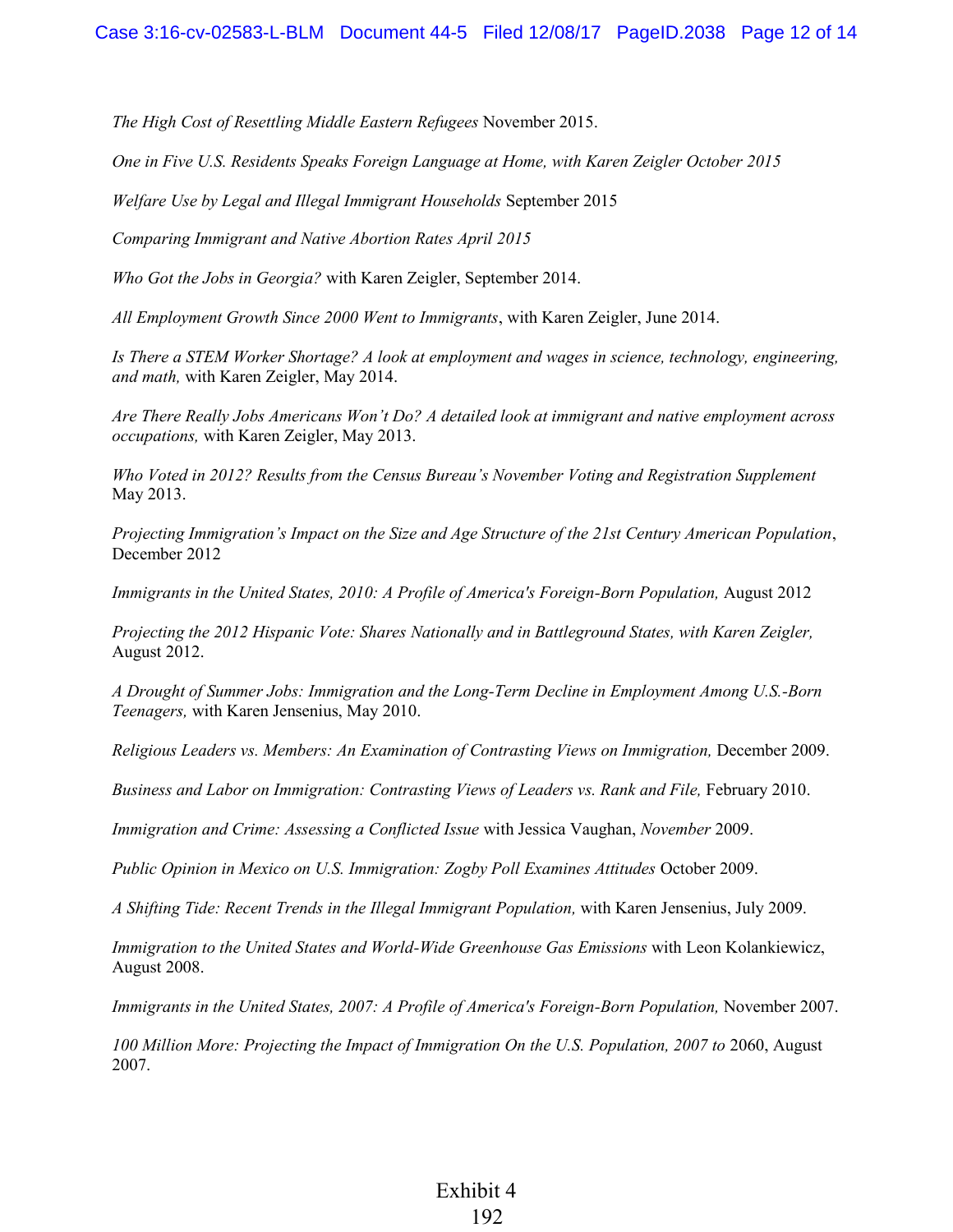*Illegitimate Nation: An Examination of Out-of-Wedlock Births Among Immigrants and Natives,* June 2007.

*Dropping Out: Immigrant Entry and Native Exit From the Labor Market, 2000-2005,March 2006.* 

*Births to Immigrants in America: 1970 to 2002,* July 2005.

*Immigration in an Aging Society: Workers, Birth Rates, and Social Security*, April 2005.

*A Jobless Recovery? Immigrant Gains and Native Losses*, October 2004.

*The High Cost of Cheap Labor: Illegal Immigration and the Federal Budget,* August 2004.

*Remaking the Political Landscape: The Impact of Illegal and Legal Immigration on Congressional Apportionment*, October 2003.

*Where Immigrants Live: An Examination of State Residency of the Foreign Born by Country of Origin in 1990 and 2000* with Nora McArdle, September 2003.

*Outsmarting Smart Growth: Population Growth, Immigration, and the Problem of Sprawl,* with Roy Beck and Leon Kolankiewicz, August 2003.

*Elite vs. Public Opinion: An Examination of Divergent Views on Immigration,* with Roy Beck, December 2002.

*Immigrants in the United States - 2002: A Snapshot of America's Foreign-Born Population,* November 2002.

*The Open Door: How Militant Islamic Terrorists Entered and Remained in the United States 1993-2001,* May 2002.

*The New Ellis Islands: Examining Non-Traditional Areas of Immigrant Settlement in the 1990s* with John Keeley, September 2001.

*Immigration from Mexico: Assessing the Impact on the United States,* July 2001.

*The Slowing Progress of Immigrants: An Examination of Income, Home Ownership, and Citizenship, 1970-2000,* March 2001.

*Without Coverage: Immigration's Impact on the Size and Growth of the Population Lacking Health Insurance* with James Edwards, July 2000.

*Reconsidering Immigrant Entrepreneurship: An Examination of Self-EmploymentAamong Natives and the Foreign-Born,* January 2000.

*Importing Poverty: Immigration's Impact on the Size and Growth of the Poor Population in the United States,* September 1999.

*The Wages of Immigration: The Effect on the Low-Skilled Labor Market,* January 1998.